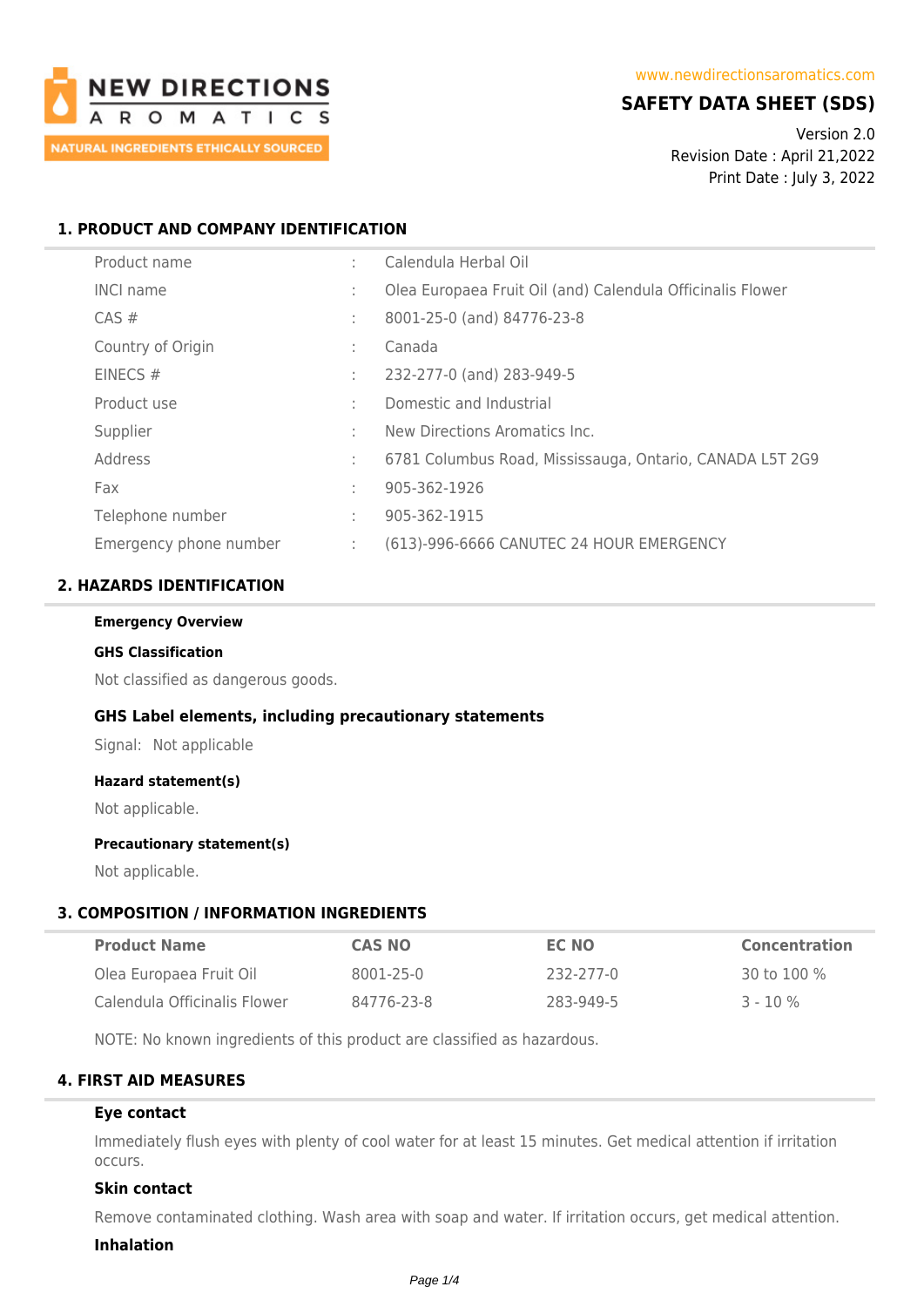If inhaled, removed to fresh air. Get medical attention if symptoms appear.

### **5. FIRE FIGHTING MEASURES**

# **Suitable extinguishing media**

Foam. Dry Powder. Carbon dioxide.

### **Special protective equipment and precautions for fire-fighters**

Wear proper protective equipment. Exercise caution when fighting any chemical fire. Use water spray or fog for cooling exposed containers.

### **Special hazards arising from the substance or its combustible products**

Hazardous decomposition products may be formed at extreme heat or if burned.

#### **Resulting gases**

Carbon oxides.

### **6. ACCIDENTAL RELEASE MEASURES**

#### **Personal precautions, protective equipment and emergency procedures.**

Equip clean crew with proper protection. Respiratory protection equipment may be necessary.

#### **Environmental precautions**

Prevent entry to sewers and public waters. Notify authorities if product enters sewers or public waters.

### **Methods and materials for containment and cleaning up**

Clean up any spills as soon as possible, using an absorbent material to collect it. Use suitable disposal containers.

### **7. HANDLING AND STORAGE**

## **Precautions for safe handling**

No direct lighting. No smoking. Ensure prompt removal from eyes, skin and clothing. Wash hands and other exposed areas with mild soap and water before eating, drinking or smoking and when leaving work. Handle in accordance with good industrial hygiene and safety procedures.

### **Conditions for safe storage, including any incompatibilities**

Provide local exhaust or general room ventilation to minimize dust and/or vapour concentrations. Keep container closed when not in use.

## **8. EXPOSURE CONTROLS AND PERSONAL PROTECTION**

#### **Eyes**

Use tightly sealed goggles.

### **Skin**

If skin contact or contamination of clothing is likely, protective clothing should be worn. Use protective gloves.

### **Respiratory**

In case of insufficient ventilation, wear suitable respiratory equipment.

### **9. PHYSICAL AND CHEMICAL PROPERTIES**

| Appearance       | Yellow to dark orange liquid.                                 |
|------------------|---------------------------------------------------------------|
| Odor             | Characteristic floral with odour typical to refined olive oil |
| Flash point      | $>300^{\circ}$ C                                              |
| Solubility (ies) | Insoluble in water.                                           |

### **10. STABILITY AND REACTIVITY**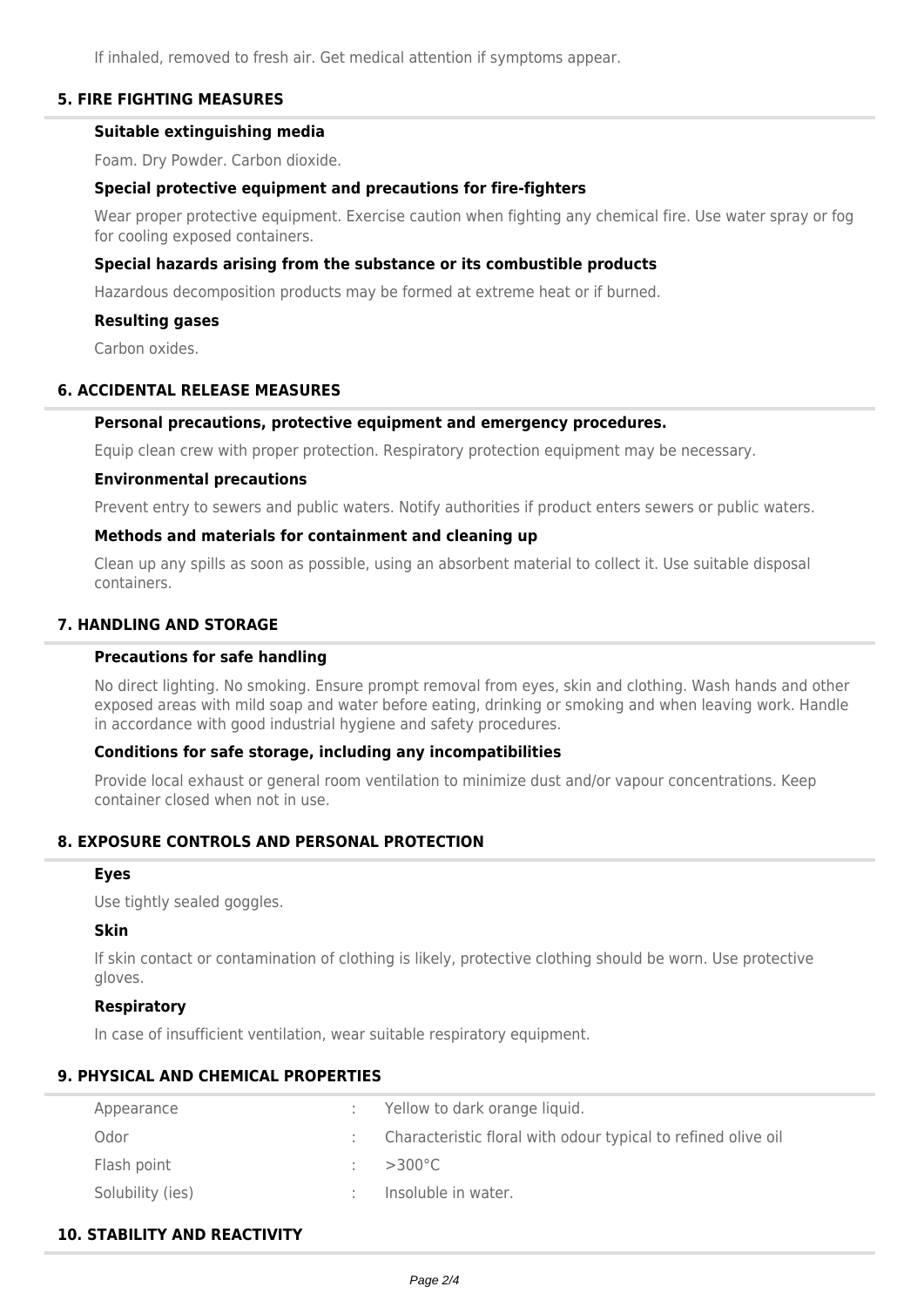## **Reactivity**

This material presents no significant reactivity hazard.

## **Chemical stability**

The oil is stable under normal storage conditions. After opening, the oil is prone to air oxidation and may start to deteriorate after six months

### **Possibility of hazardous reactions**

Hazardous polymerization will not occur.

### **Conditions to avoid**

Avoid sparks, flame and other heat sources.

### **Incompatible materials**

Strong oxidizing agents.

### **Hazardous decomposition products**

Carbon Oxides.

### **11. TOXICOLOGICAL INFORMATION**

### **Acute toxicity**

Not available.

### **Carcinogenicity**

None of the components of this material are listed as a carcinogen.

### **Inhalation**

Inhalation of high concentrations of vapor may result in irritation of eyes, nose and throat, headache, nausea, and dizziness.

#### **Skin contact**

Not available.

### **Eye contact**

### **Ingestion**

Non toxic

### **Single exposure**

People allergic to the Asteraceae/Compositae/Daisy family may experience irritation.

## **12. ECOLOGICAL INFORMATION**

### **Ecotoxicity**

Toxic to aquatic organisms, may cause long-term adverse effects environment. Avoid any pollution of ground, surface or underground water.

### **13. DISPOSAL CONSIDERATION**

Dispose of product in accordance with local, state or provincial and federal regulations. Check with local municipal authority to ensure compliance.

## **14. TRANSPORT INFORMATION**

### **US DOT Shipping Description (Land)**

Not regulated.

**IMO-IMDG Shipping Description (Sea)**

Not regulated.

### **IATA Shipping Description (Air)**